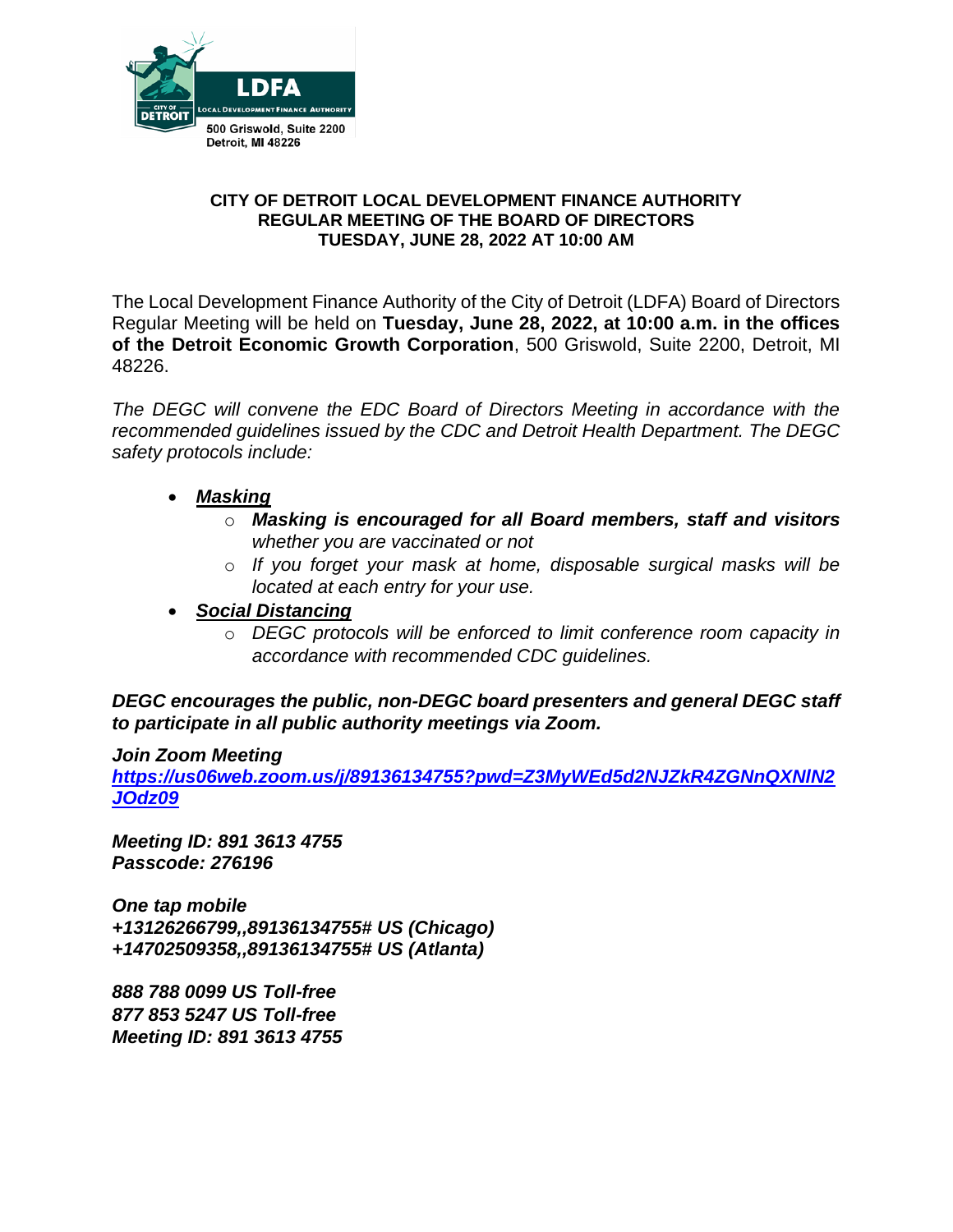

**Public Comment**: The LDFA respectfully requests that members of the public who wish to speak during the Public Comment section of the meeting, send an email prior to the start of the meeting to [mljensen@degc.org.](mailto:mljensen@degc.org) A list of speakers will be generated and called upon during the meeting in the order the requests were received. In addition, any members of the public who wish to contact members of the LDFA to provide input or ask questions on any business that will come before the LDFA may send an email to [mljensen@degc.org](mailto:mljensen@degc.org) and such input or questions will be distributed to the LDFA Board of Directors.

With advance notice of seven calendar days, the City of Detroit will provide interpreter services at public meetings, including American Sign Language, language translation and reasonable ADA accommodations. Please contact the Civil Rights, Inclusion and Opportunity Department at (313) 224-4950, through the TTY number 711, or email [crio@detroitmi.gov](mailto:crio@detroitmi.gov) to schedule these services.